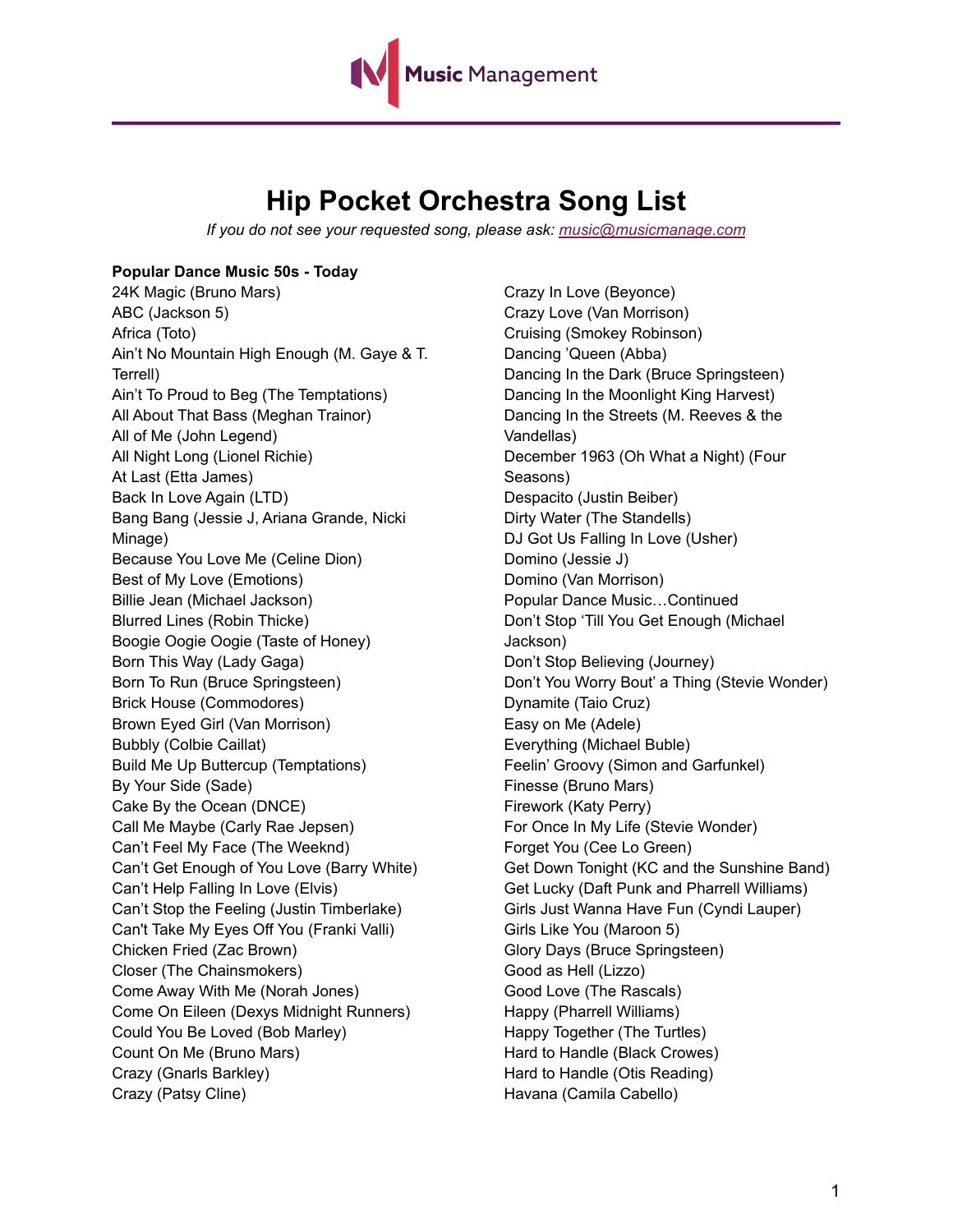Music Management

Have I Told You Lately (Van Morrison) HHd to Wave (Martha & the Vandellas) Here Comes the Sun (Beatles) Hey Nineteen (Steely Dan) Hey Yah (Outkast) Holiday (Madonna) Home (Phillip Phillips) Honey, I'm Good (Andy Grammer) How Deep Is Your Love (Bee Gees/PJ Morton) How Long (Charlie Puth) How Sweet It Is (James Taylor) How Will I Know (Whitney Houston) I Don't Care (Ed Sheehan & Justin Bieber) I Got You (I Feel Good) (James Brown) I Gotta Feeling (Black Eyed Peas) I Saw Her Standing There (Beatles) I Wanna Dance With Somebody (Whitney Houston) I Want It That Way (Backstreet Boys) I Want You Back (Jackson 5) I Will Survive (Gloria Gaynor) I Wish (Stevie Wonder) I've Got A Feeling - Black Eyed Peas I'll Be Around (The Spinners) I'll Be There (Jackson 5) I'm a BelieverThe Monkees/Smashmouth) I'm Coming Out (Diana Ross) I'm Gonna Be (500 Miles) (The Proclaimers) If I Ain't Got You (Alicia Keys) In My Life (Beatles) In The Midnight Hour (Wilson Pickett) Is This Love (Bob Marley) Isn't She Lovely (Stevie Wonder) Juice (Lizzo) Just Dance (Lady GaGa) Just My Imagination (Temptations) Just the Way You Are (Bruno Mars) Just You n' Me (Chicago) Kiss (Prince) Kiss of Life (Sade) Lady Marmalade (Patti LaBelle) Last Dance (Donna Summer) Last Friday Night (Katy Perry) Late In the Evening (Paul Simon) Let's Dance (David Bowie) Let's Get It On (Marvin Gaye)

Let's Go Crazy (Prince) Let's Groove Tonight (Earth Wind & Fire) Let's Stay Together (Al Green) Like A Prayer (Madonna) Like I'm Gonna Lose You (Meghan Trainor) Little Red Corvette (Prince) Livin' On A Prayer (Bon Jovi) Locked Out of Heavan (Bruno Mars) Love and Happiness (Al Green) Love On the Brain (Rihanna) Love On Top (Beyonce) Love Shack (B-52s) Love Song (The Cure, Adele) Love Story (Taylor Swift) Love Train (The O'Jays) Lovely Day (Bill Withers) Lucky (Jason Mraz and Colbie Callait) Marry You (Bruno Mars) The Middle (Zedd, Maren Morris & Grey) Midnight Hour (Wilson Pickett) Midnight Train to Georgia (Gladys Night & The Pips) More Today Than Yesterday (Spiral Staircase) Moves Like Jagger (Maroon 5) Mr. Brightside (The Killers) Mustang Sally (Wilson Pickett) My Girl (The Temptations) My Wish (Rascal Flatts) Natural Woman (Aretha Franklin) No Diggity (Blackstreet) Oh What A Night (The Four Seasons) Old Town Road (Billy Ray Cyrus & Lil Was X) One Love (Bob Marley) Our Day Will Come (Amy Winehouse) Party in the USA (Miley Cyrus) Passion Fruit (Drake) Perfect (Ed Sheeran and Beyonce) Piano Man (Billy Joel) Purple Rain (Prince) Raise Your Glass (P!nk) Popular Dance Music…Continued Respect (Aretha Franklin) Riptide (Vance Joy) Rock With You (Michael Jackson) Rock Your Body (Justin Timberlake) Rolling In the Deep (Adele)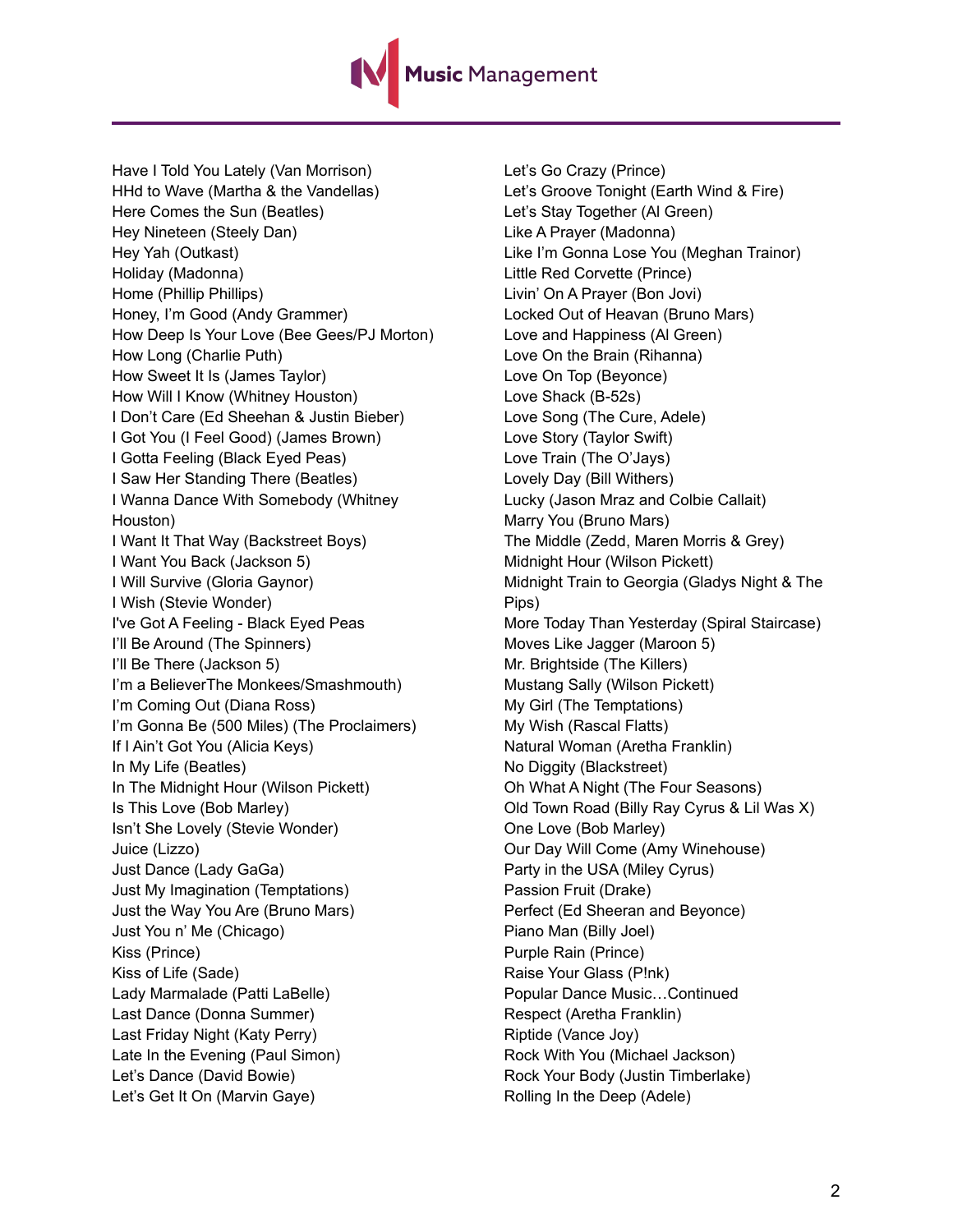# <mark>1usic</mark> Management

Rude (Magic) Sarah Smile (Hall & Oates) Senorita (Shawn Mendes & Camila Cabello) September (Earth, Wind & Fire) Sex Machine (James Brown) Shake Your Body Down (Michael Jackson) Shake It Off (Taylor Swift) Shallow (Lady Gaga & Bradley Cooper) Shape of You (Ed Sheeran) Shining Star (Earth, Wind, & Fire) Shoop (Salt-n-Pepa) Shout (Isley Brothers) Shower the People (James Taylor) Shut Up and Dance (Walk the Moon) Signed, Sealed, Delivered (Stevie Wonder) Single Ladies (Put a Ring On It) (Beyonce) Sir Duke (Stevie Wonder) Sitting' On the Dock of the Bay (Otis Redding) Someone Like You (Van Morrison) Something (Beatles) Son Of A Preacher Man (Dusty Springfield) Soul Man (Blues Brothers) Stand By Me (Ben E King) Stay With You (John Legend) Sucker (Jonas Brothers) Sugar (Maroon 5) Sugar, Sugar (The Archies) Summer of '69 (Bryan Adams) Sweet Caroline (Neil Diamond) Sweet Dreams (Are Made of This) (Eurythmics) Tennessee Whiskey (Chris Stapleton) Tenth Avenue Freeze Out (Bruce Springsteen) That's the Way (KC and the Sunshine Band) That's What I Like (Bruno Mars) There's Nothing Holding Me Back (Shawn Mendes)

#### **Swing, Jazz, and Blues**

Ain't That A Kick In the Head (Dean Martin) All The Way (Frank Sinatra/Celine Dion) As Time Goes By (Herman Hupfeld) Best Is Yet to Come (Frank Sinatra) Beyond The Sea (Bobby Darin) Cheek to Cheek (Ella Fitzgerald & Louis Armstrong) Come Fly With Me (Frank Sinatra)

The Weight (The Band) Think (Aretha Franklin) Thinking Out Loud (Ed Sheeran) This Is How We Do It (Montell Jordan) This Will Be (Natalie Cole) Treasure (Bruno Mars) Tupelo Honey (Van Morrison) Twist and Shout (Beatles) Unchained Melody (Righteous Brothers) Uptown Funk (Mark Ronson & Bruno Mars) Wagon Wheel (Darius Rucker) Wake Me Up (Avicci) Walking On Sunshine (Katrina & The Waves) Wannabe (Spice Girls) Way You Do the Things You Do (Temptations) We Are Family (Sister Sledge) We Found Love (Rihanna) When I'm Sixty-Four (Beatles) Woman (Doja Cat) You Are The Best Thing (Ray LaMontagne) You Are the Sunshine of My Life (Stevie Wonder) You Got It (Roy Orbison) You Make My Dreams (Daryl Hall & John Oats) You Send Me (Sam Cooke) You Shook Me All Night Long (AC/DC) You're All I Need To Get By (Marvin Gaye & Tammy You're the First, the Last, My Everything (Barry White) You've Got A Friend (Carol King/James Taylor) Your Love (The Outfield) Your Smiling Face (James Taylor) Your Song (Elton John)

Descarga De Hoy (Cubanismo) Fly me to the Moon (Frank Sinatra) Georgia (Ray Charles,Willie Nelson) In the Mood (Glenn Miller) It Had To Be You (Harry Connick Jr.) Jump, Jive & Wail (Brian Setzer) L-O-V-E (Nat King Cole) La Vie En Rose (Edith Piaf) (Louis Armstrong)